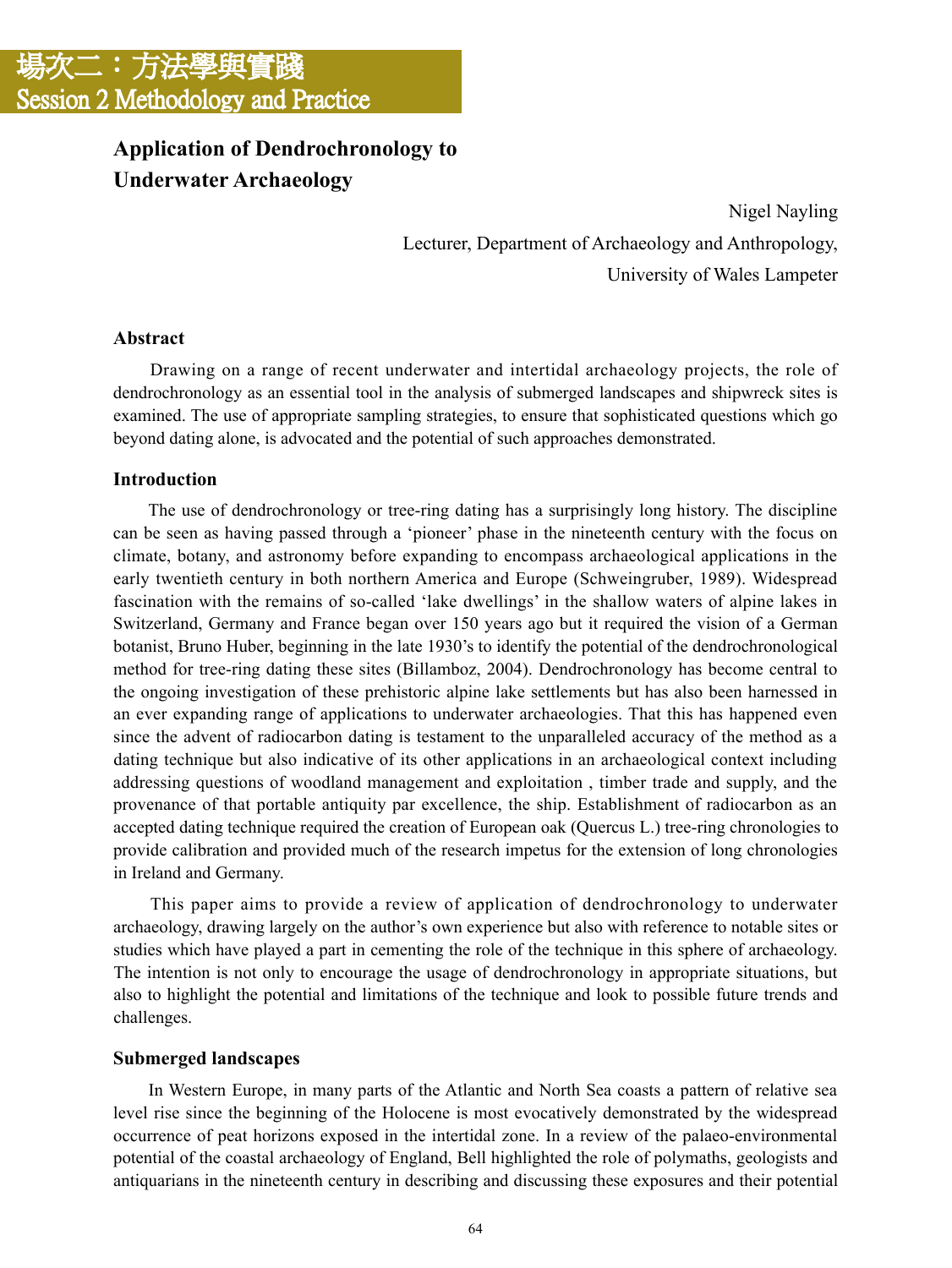for providing understanding of past human communities within the context of dynamic processes of coastal change (Bell, 1997). These deposits frequently contain the remains of relict woodlands, often described as 'submerged forest'. Their examination from a dendrochronological perspective has been intermittent in Britain. Godwin noted innovative work undertaken by Munaut on Dutch exposures, and undertook some of the earliest pollen studies of British sequences but did not publish any treering analysis (Godwin, 1968). Attempts in the 1970s and 1980s at dendrochronological analysis were frustrated by a lack of absolutely dated long chronologies although associated radiocarbon dating of tree-ring sequences helped refine models for sea-level change (Heyworth, 1978; 1985; 1986). The construction of the British and Irish long oak chronologies largely depended on inland bogs for prehistoric material, although intertidally exposed oaks on the southern shore of the Severn Estuary at Stolford proved essential in providing absolute dating of the Neolithic allowing tree-ring dating of the Sweet Track in the Somerset Levels and a succession of forest exposures on the foreshore of the Isle of Wight at Wootton Quarr (Hillam, 1991; Hillam et al., 1990).

 Case Study: Submerged Forests of the Severn Estuary and Solent. As part of a multi-disciplinary study of Mesolithic to Neolithic coastal environmental change c. 6500-3500 Cal BC in a lowland coastal study area, an extensive survey of submerged forest exposures on the northern shore of the Severn Estuary was undertaken. The estuary has an extreme tidal range, up to 10m, so that on exceptional low spring tides basal deposits with Mesolithic oak stumps and fallen trunks could be recorded and sampled for dendrochronological analysis under the direction of the author. Other team members undertook parallel studies of pollen, plant macrofossil and beetle remains (Bell et al., 2002). Investigation focussed initially on a submerged, apparently oak-dominated forest exposed for at least 1.7km along the lower foreshore at Redwick (Figure 1).



Figure 1 The Severn Estuary indicating the location of intertidally exposed Mesolithic 'forests' at Redwick and Goldcliff

 The trees appeared to have been rooted in minerogenic sediment comprising a palaeosol developed on head deposits, and were overlain by a thin basal peat and in some instances by silt possibly associated with marine inundation. Over 100 individual trees, comprising almost equal numbers of in situ stumps and fallen trunks were sampled for analysis and details of each tree noted on a record sheet accompanied by digital photographs. Excavation next to a subset of these trees examined their stratigraphic context in detail. Tree-ring analysis successfully cross-matched over 50 of the trees' ringwidth sequences to produce a very well-replicated site chronology (Figure 2).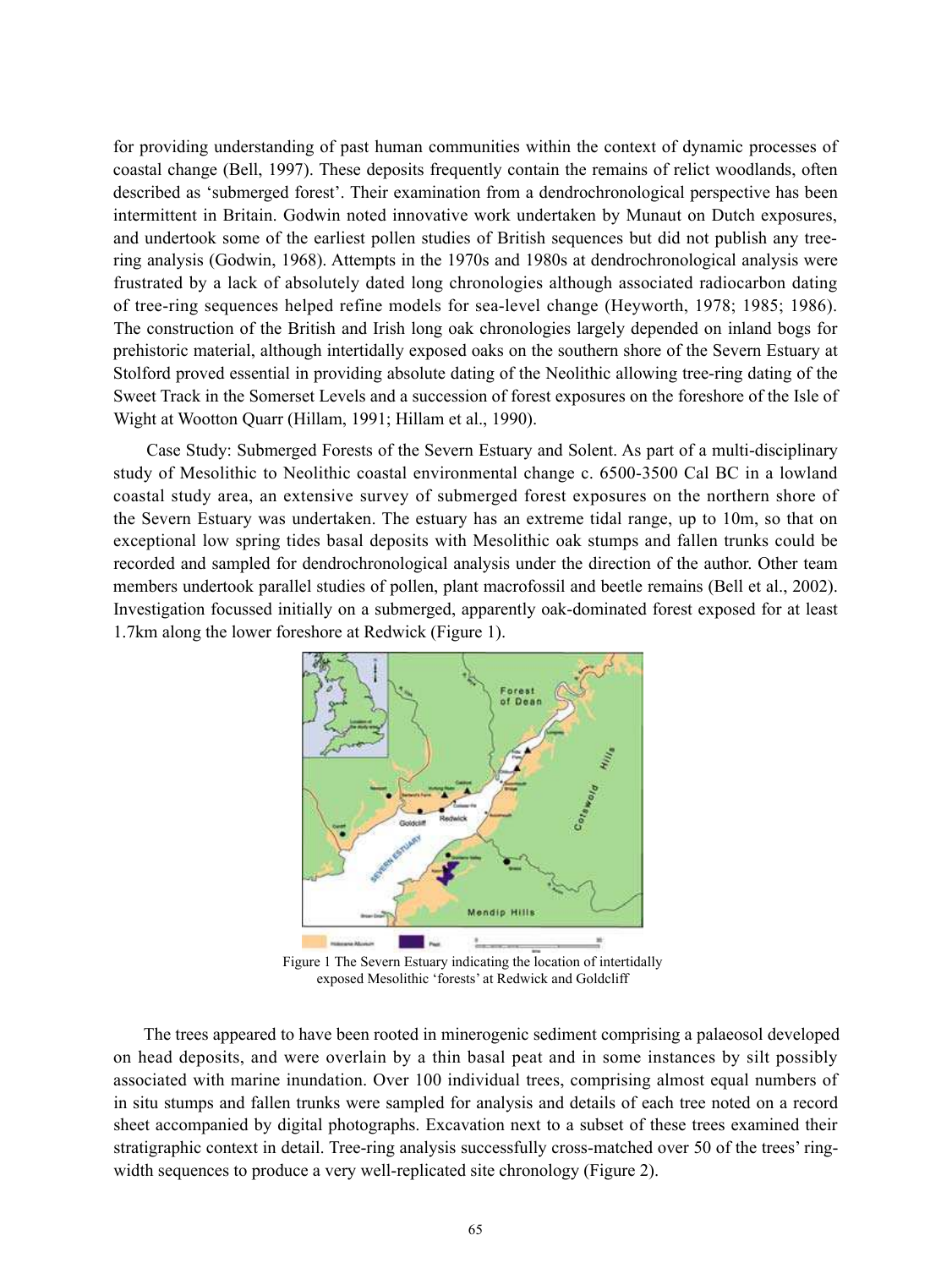

Figure 2 Bar diagrams indicating the date ranges of cross-matched ring-width sequences from individual oak trees at Redwick, Severn Estuary. Estimated death date ranges are also given.

 Interpretation of the results is challenging given the absence of bark edge and the outer sapwood rings which would have allowed more accurate relative dating of death dates for these trees, and permitted analysis of growth rates immediately before death which might have informed the processes leading to their demise. If the outermost surviving ring on most samples is interpreted as the heartwood/sapwood boundary this would imply that the trees were unlikely to have all died contemporaneously as a result of a single catastrophic event such as aggressive inundation. It may be that some casualties represent natural disturbance as a result of wind throw, with the trees surviving in an increasingly decayed state as deadwood on the forest floor. Certainly the ages, growth rates and morphology of the trees suggest a relatively closed forest environment. Absolute dating of the site chronology from Redwick has not proved possible with wiggle-match radiocarbon dating of one of the component trees indicating a date range for these trees of 6206–5811±4 cal BC (Nayling et al., 2007). This pre-dates existing absolutely dated oak chronologies in Britain and Ireland by some 600 years. Additional survey some 4km further west along the same shore at Goldcliff led to the crossdating of 15 oaks from a similar basal context. A ring-width mean of these trees cross-matched against the Redwick chronology and also against a more limited sequence from a relatively small exposure of peat and trees on the opposite, English shore of the estuary at Gravel Banks, a site subjected to palaeoenvironmental investigation in the 1990s (Druce, 2000).

 Together, the cross-matched ring width sequences from Redwick, Goldcliff and Gravel Banks point to a widespread marine transgression of the former river valley to form the Severn Estuary at c. 5800 cal BC. Prior to this inundation, the valley floor would appear to have had extensive oakdominated forest cover perhaps challenging the widely debated 'Vera hypothesis' (Vera, 2000) which proposed a 'park-like landscape consisting of grasslands, scrub, solitary trees and groves bordered by a mantle and fringe vegetation' for Mesolithic central and western Europe. Much of this debate has hinged on interpretation of pollen data with Mitchell comparing relative proportions of Quercus and Corylus pollen from regions which supported large herbivores with data from Ireland, where large herbivores were excluded (Mitchell, 2005). Mitchell and others have recognised the need to broaden the evidence base to include other indicators of vegetation cover including molluscan and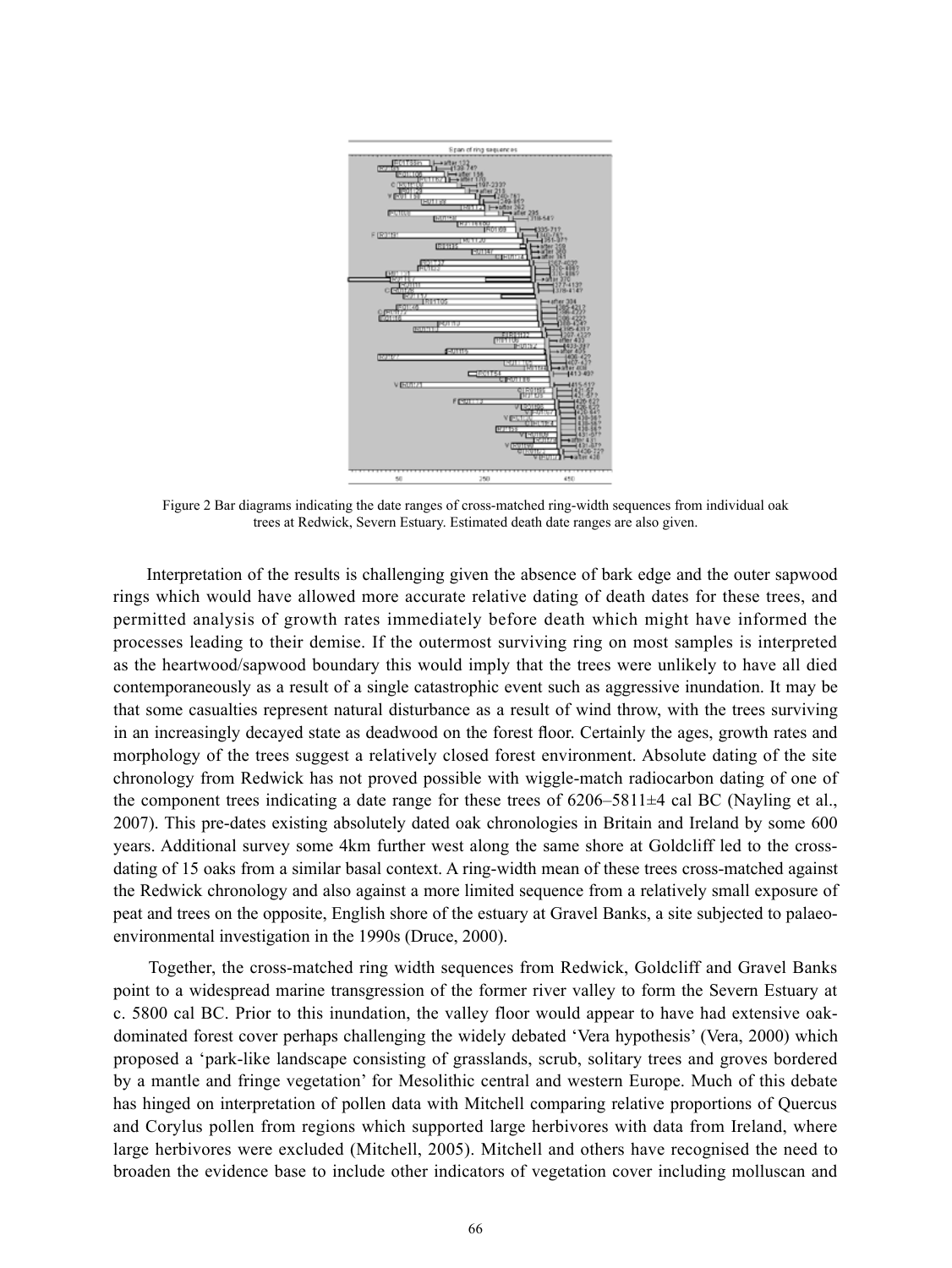beetle proxies (Birks, 2005; Moore, 2005). What better than the trees themselves? The oaks examined in the basal sediments of the Severn Estuary grew on mineral soils, and can not be dismissed as unrepresentative of lowland vegetation cover – a criticism levelled by Vera at the use of bog oaks as an indicator of past forest cover. With charring evident on many of the oaks examined at Goldcliff and Redwick, both fire and wind throw may be seen as viable disturbance factors, presumably along with grazing wild animals such as aurochs and red deer, in a forest ecology where gap dynamics played its part in allowing oak regeneration.

 In parallel with the multi-disciplinary project in the Severn Estuary, fledgling work on fully submerged Mesolithic landscapes in the Solent off the northern shore of the Isle of Wight has also involved sampling of oaks, on a more limited scale, from a 2km stretch of peat shelf lying in some 11m of seawater (Momber, 2000; Momber, 2004; Momber and Campbell, 2005). Larger oaks in the vicinity of stratified, worked lithics at Bouldnor Cliff were sampled during AD 2000 using a large survey vessel, surface-supplied divers and a hydraulic chainsaw. Subsequently drift dives along the peat shelf using SCUBA equipment permitted sampling of selected oaks along the length of the exposed peat shelf. An eleven tree, 285-year oak ring width chronology, again predating existing British absolutely-dated chronologies has been constructed and dated by radiocarbon to c. 6270- 5985 cal BC. This has been tentatively cross-matched against the Severn Estuary oak sequences with credible computer correlations and visual matching. Conceptually, if the Severn sites are seen as a single chronology, then the correlations with the Bouldnor Cliff chronology do not provide the level of replication required to consider the cross-matching between them as definitive. The extension of dated British oak chronologies beyond the present limit of approximately 5200BC will require the identification of additional site locations around the coast where Holocene sediments, either intertidally exposed or fully submerged, are being actively eroded leading to the uncovering of further tree assemblages. British submerged Mesolithic coastal sites or landscapes on the scale, number or quality of those encountered particularly near Danish (Fischer, 2004) or German (Lübke, 2002) coasts have yet to be identified. The southern North Sea may offer the challenging opportunity not only to 'bridge the divide' in terms of understanding the drowned landscapes of Mesolithic 'Doggerland' but also to identify contemporary ancient woodlands which through dendrochronological analysis will permit absolute dating of these presently 'floating' British sequences.

## **Shipwrecks**

 The dendrochronological analysis of ship finds emphasises the potential of the technique but also the need for extensive and thoughtful sampling strategies if the full potential of this method is to be realised. Early examples of successful application include the dating of the Bremen Cog to AD 1378–1379 (Haneca et al., 2008; Liese and Bauch, 1965). This result allowed linkage of the site to historical records of the loss of a cog prior to its completion in the river Weser. During the early 1990s tree-ring results were presented for the first time for a number of ship finds which had been excavated many years before. One of the iconic ship finds from Roskilde Fjord, Skuldelev 2, was not only dated precisely to AD 1042 but shown to be constructed from oak derived from Ireland, an early instance of dendro-provenancing (Bonde and Crumlin-Pedersen, 1990). Soon afterwards, the Norwegian ship burials of Oseberg and Gokstad (and Tune) were also dated giving dates to the year for construction of their burial chambers and somewhat earlier dates for the ships themselves (Bonde and Christensen, 1993). In addition to permitting improved consideration of ship development, the results also provided much sought after precision in the dating of associated Viking artistic styles. Dates for ships excavated in London from Roman and medieval contexts were published (Tyers, 1991; 1994; 1996) including the intriguing identification of the late Roman County Hall ship as having been constructed from local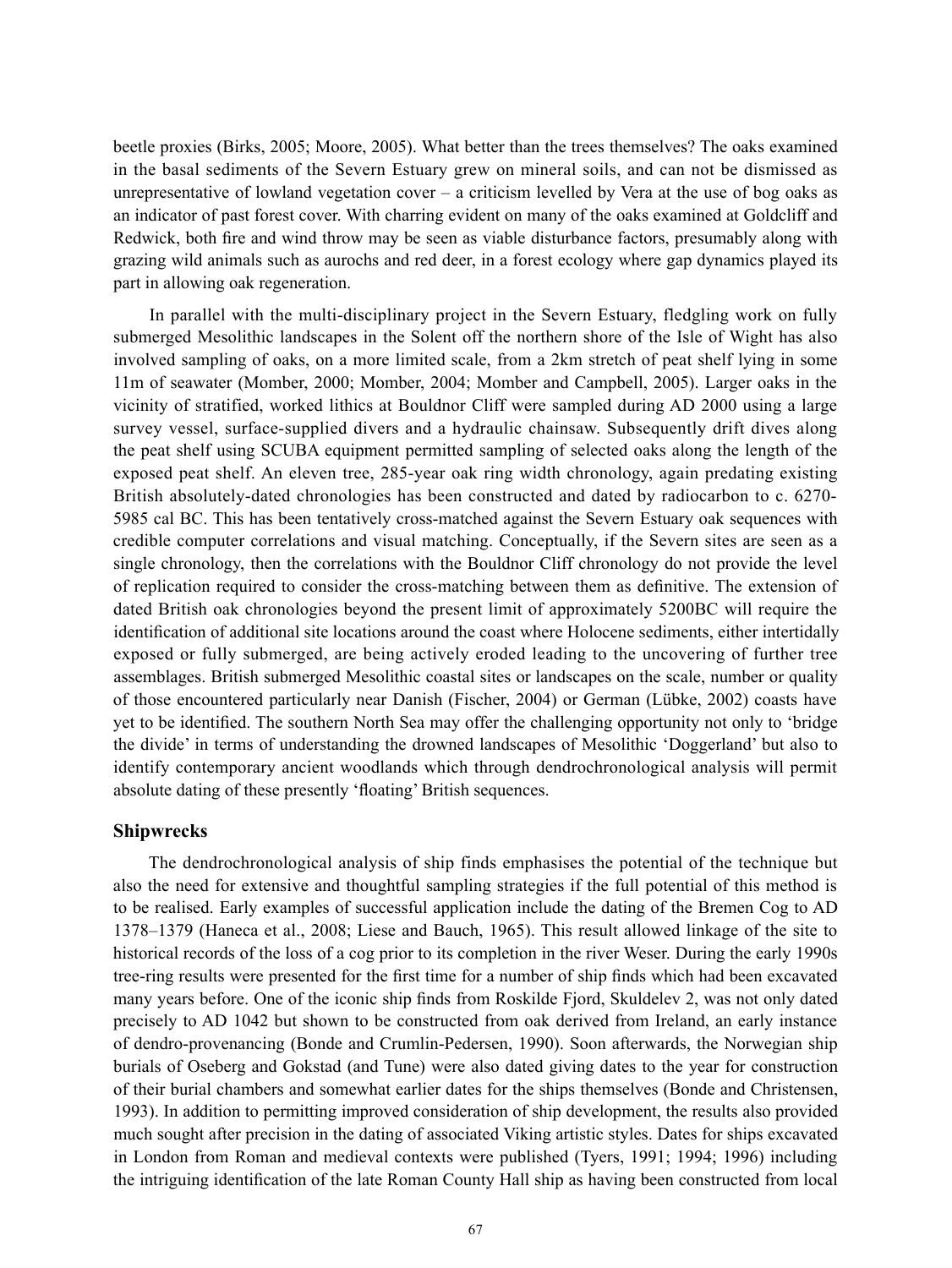oak even though it had been built in the Mediterranean, shell-first tradition. Preliminary results from analysis of the Tudor warship, the Mary Rose, focussed on the identification of alterations to the ship shortly before its well-documented sinking (Bridge and Dobbs, 1996). More recent research has led to the comprehensive publication of extensive sampling of all five of the eleventh-century Skuldelev vessels identifying dates and origins of primary construction as well as repair events which often occurred in different locations allowing a broader appreciations of the ships' 'spheres of operation' (Crumlin-Pedersen, 2002). Developments in methods to identify the source of timber employed in ship construction drawing on the increased geographical availability of historic tree-ring data (Daly, 2007b) have been applied successfully in sourcing the timber for the planking of the Karschau Ship from Schleswig-Holstein to the area around Odense, a medieval town on the island of Funen, Denmark in the AD 1140s (Daly, 2007a). The most recent publication by this author emphasises the potential difficulties of locating timber sources during periods of widespread timber trade with the tree-ring sequence from a Norwegian ship find, the Bøle ship, cross-matching against traded Baltic timber now found on archaeological sites throughout the North Sea and Baltic Sea regions (Daly and Pål, 2008). This Baltic timber trade is now widely appreciated by dendrochronologists although historically it has caused difficulties in the interpretation of both art-historical and archaeologically recovered material (Haneca et al., 2005).

#### **Magor Pill Medieval Wreck**

 Both the richness and vulnerability of the archaeology exposed in the intertidal zone of the Severn Estuary is again indicated by the case of the Magor Pill wreck – a medieval ship revealed by natural erosion of an infilled palaeochannel off the northern shore of the Estuary (Nayling, 1998a). The initial discovery was made during a cultural exchange visit to the area when visiting archaeologists from the Baden-Württemberg area of Germany were being shown the archaeological potential of the region. Sediment exposures were unusually clear with mobile sediments having been swept away by strong tides and rough sea conditions making observation of the Holocene sedimentary sequence and the palaeochannel relatively straightforward. Whilst a number of features such as remnants of fishing structures which had previously been recorded were noted, a newly exposed feature comprising a central oak timber with overlapping oak planking was seen for the first time. This was tentatively identified as the remains of a clinker built boat and a sample from one of the exposed planks was taken by the author. Dendrochronological analysis indicated a terminus post quem for the felling of the parent tree of AD 1120 with significant computer correlations between the ring-width sequence and a range of British regional chronologies. The implied medieval date for the wreck defined its importance given a relative scarcity of such finds from British contexts. Over subsequent months, the site was evaluated through limited excavation, a potential receiving museum identified and discussions held on the feasibility of recovering the wreck from its threatened location. Following total excavation and in situ recording the wreck was recovered and subsequently dismantled for detailed recording of its constituent timbers. A programme of extensive dendrochronological sampling and analysis was integrated within this post-excavation recording programme with the aim of precisely dating the ship's construction, identifying the origin of the timber employed, and examining the diversity of timber supply. All oak timbers (keel, hull planks, framing timbers, and ceiling plank repairs) were assessed and all with more than 50 annual rings sampled. Beech ceiling planks were also sampled with the hope of correlating ring sequences with floating beech chronologies from south-east England, and possibly through heteroconnections providing absolute dating against oak chronologies.

 A total of 47 samples were taken from 42 oak timbers (Nayling, 1998b). The results can be summarised: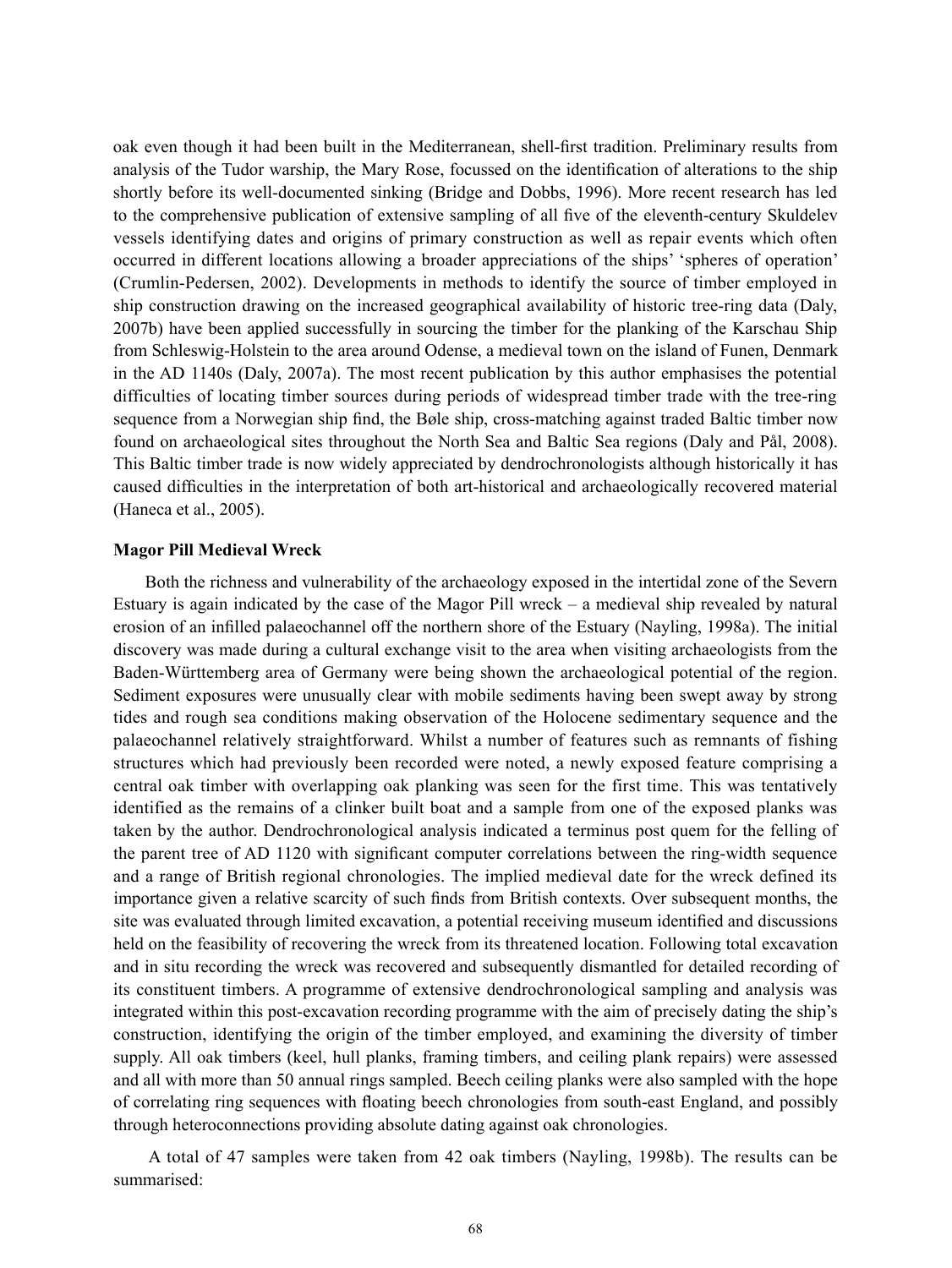The majority of the hull planks were derived from just two oak trees aged 147+ years and 178+ years. At least one of the framing timbers was converted from one of the trees exploited for production of hull planks. This result challenged perceived wisdom that planks framing timbers would normally be derived from different trees, with planks coming from high canopy woodland and framing timbers from trees grown in more open environments such as hedgerows.

 Timbers with surviving bark edge (framing) were derived from trees felled in the winter of AD 1239/40. Correlations between the timbers for the ship's original construction and regional chronologies were consistent with construction of the boat in the south-west of Britain, possibly in the Severn Estuary itself.

 One of the oak ceiling planks was a reused timber with its ring-width sequence exhibiting strong correlations against data from medieval Dublin. This suggested the reuse of materials from an Irish vessel pointing to cultural contact between boats/ships of Welsh and Irish origins.

 Ten samples of radially-split beech ceiling planks were successfully cross-matched, and a mean of these sequences correlated with tentatively dated beech site masters from a range of medieval sites in London (Tyers, 1998). Two samples retained apparently complete outermost rings dated to AD 1240 suggesting that completion of the fitting out of the ship, including the ceiling, occurred some time after the felling of the oak trees employed in construction of the hull. In addition to site-specific insights, this analysis also confirmed the previously uncertain dating of beech sequences in south-east England leading to the construction of a well-replicated and absolutely dated beech chronology in Britain.

 Following the successful recovery of the Magor Pill wreck, survey in the intertidal zone in the vicinity of the find spot was undertaken to clarify the context of the ship, examine maritime industry in the area, and reconstruct change in the position of the coast line. The remains of numerous wooden fish weirs were identified and a selection targeted for detailed survey and sampling for tree-ring dating (Nayling, 1999). Seventeen wooden fish traps were surveyed and dated by dendrochronology ranging from relatively small, V-shaped structures dating to the twelfth century to linear weirs came into use after about AD 1170, located progressively closer to the present day sea-bank. This study emphasised the value of combining field survey of such structures with accurate dating to identify changes in fishing technologies and proxy evidence for coastal retreat.

#### **The 'Gresham' ship**

 During dredging operations in a busy shipping route, the Princes Channel in the outer Thames Estuary, parts of a substantial, carvel-built wooden vessel were disturbed and sections recovered by the Port of London Authority with the assistance of archaeologists from the marine section of Wessex Archaeology (Auer and Firth, 2007). The author recovered a total of twelve samples from the lifted sections of hull, from oak framing timbers which, on inspection, appeared to have sufficient rings for analysis. Tree-ring width sequences from ten of these samples cross-matched to form a 306-year mean which was dated against regional tree-ring chronologies and site masters for sites in the east of England. The results are consistent with the vessel having been constructed from oak from eastern England, soon after AD 1574. Poor sapwood survival on the recovered sections of the vessel meant that only three samples retained possible bark edge, and possible felling dates of AD 1573 and 1574 were recorded (Nayling, 2004). These results confirmed the relatively early nature of the find but challenged suggestions that some of the construction details might suggest an Iberian origin. The dating assisted informed decision making regarding the fate of the remainder of the vessel which still lay disturbed on the seabed where its was threatened by renewed dredging operations. A major archaeological diving programme was funded to allow recovery of the remainder of the ship, and its detailed recording. This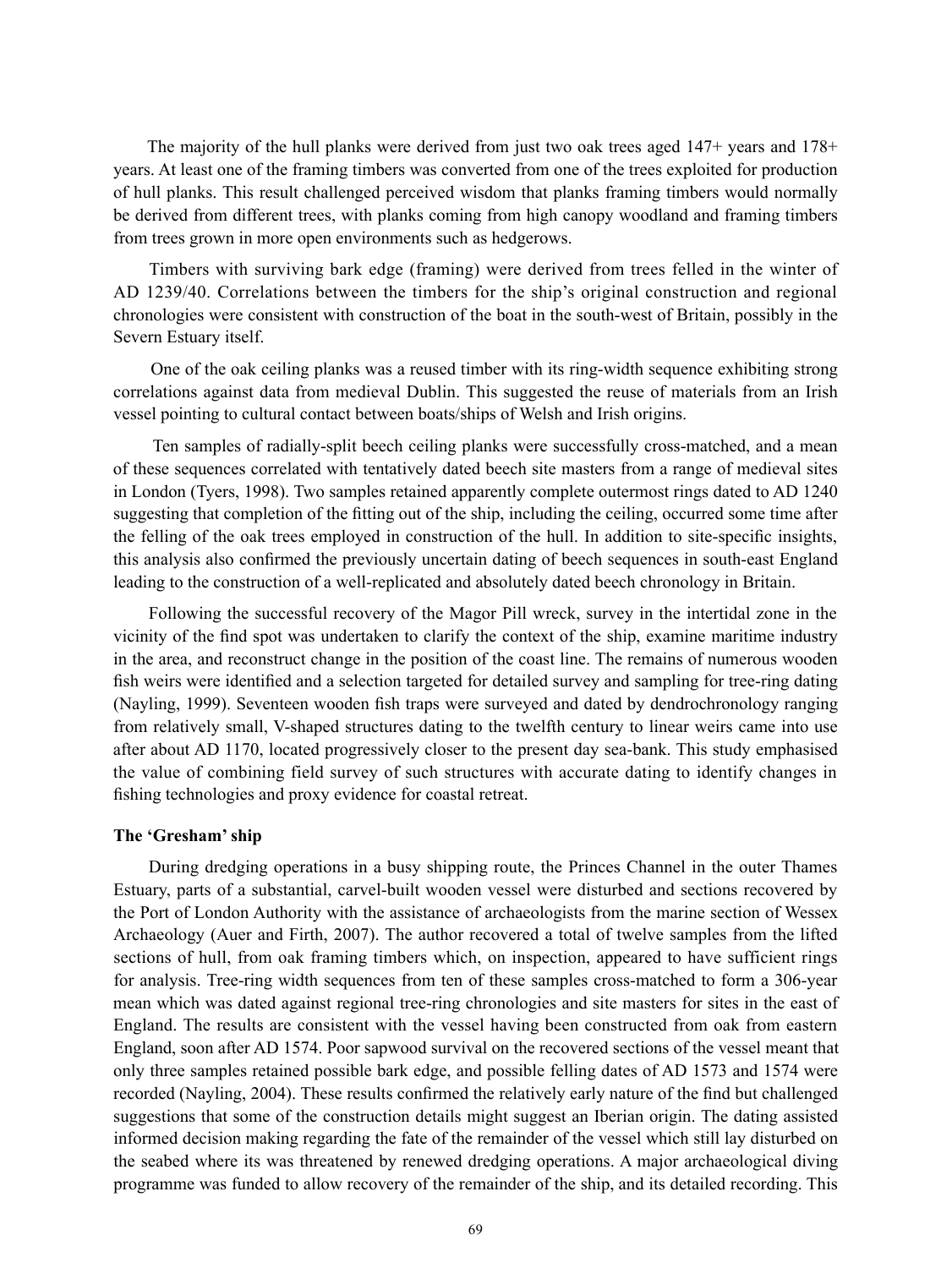led to renewed questions regarding its construction with structural evidence pointing to alteration of the vessel to increase its breadth, a practice known as furring. A second phase of dendrochronological sampling and analysis was undertaken which confirmed the construction date from timbers with well preserved bark edge dated to AD 1574 including timbers employed in the alterations. This suggested that modifications were made soon after the ships primary construction rather than after some years of service.

 This project emphasises the value of tree-ring dating as a method for characterising the nature and importance of unexpected ship finds discovered during development. The importance of close dialogue between dendrochronologist and archaeologist in targeting research questions is also evident.

## **The Norman's Bay Wreck**

 This wreck located off the south coast of England was discovered by sport divers and recently designated as an historic wreck under the Preservation of Wreck Act 1973 (Wessex Archaeology, 2006; 2007)



Figure 3 The Norman's Bay Wreck indicating area of exposed timber sampled for tree-ring analysis. After Wessex 2007

 The extensive remains are characterised by the presence of numerous large guns indicating its military character. Attempts to identify the wreck through comparison of a detailed survey of the guns with documentary evidence for the artillery carried by Resolution, a British 70-gun third rate that sank in the area during the Great Storm of 1703, proved inconclusive. The author in collaboration with the Wessex Archaeology dive team recovered samples from exposed framing timbers. In contrast with medieval vessels, which normally comprise radially-cleft oak hull planks eminently suitable for treering dating, post-medieval ships were usually built from tangentially sawn hull planks containing relatively few rings. As a result, framing timbers are potentially more useful for dating purpose, are perceived to be less likely to have been traded, and will often retain sapwood allowing accurate felling dates to be determined. The samples taken from this wreck were heavily degraded by the action of marine borers and no sapwood survived. Such material undoubtedly exists on the site but would require excavation below the level of borer damage to enable year specific felling dates to be determined. Tree-ring series from five of the samples were correlated with mean sequences from the Eastern Netherlands and Westfalia. The dating suggests that the parent timbers were felled some time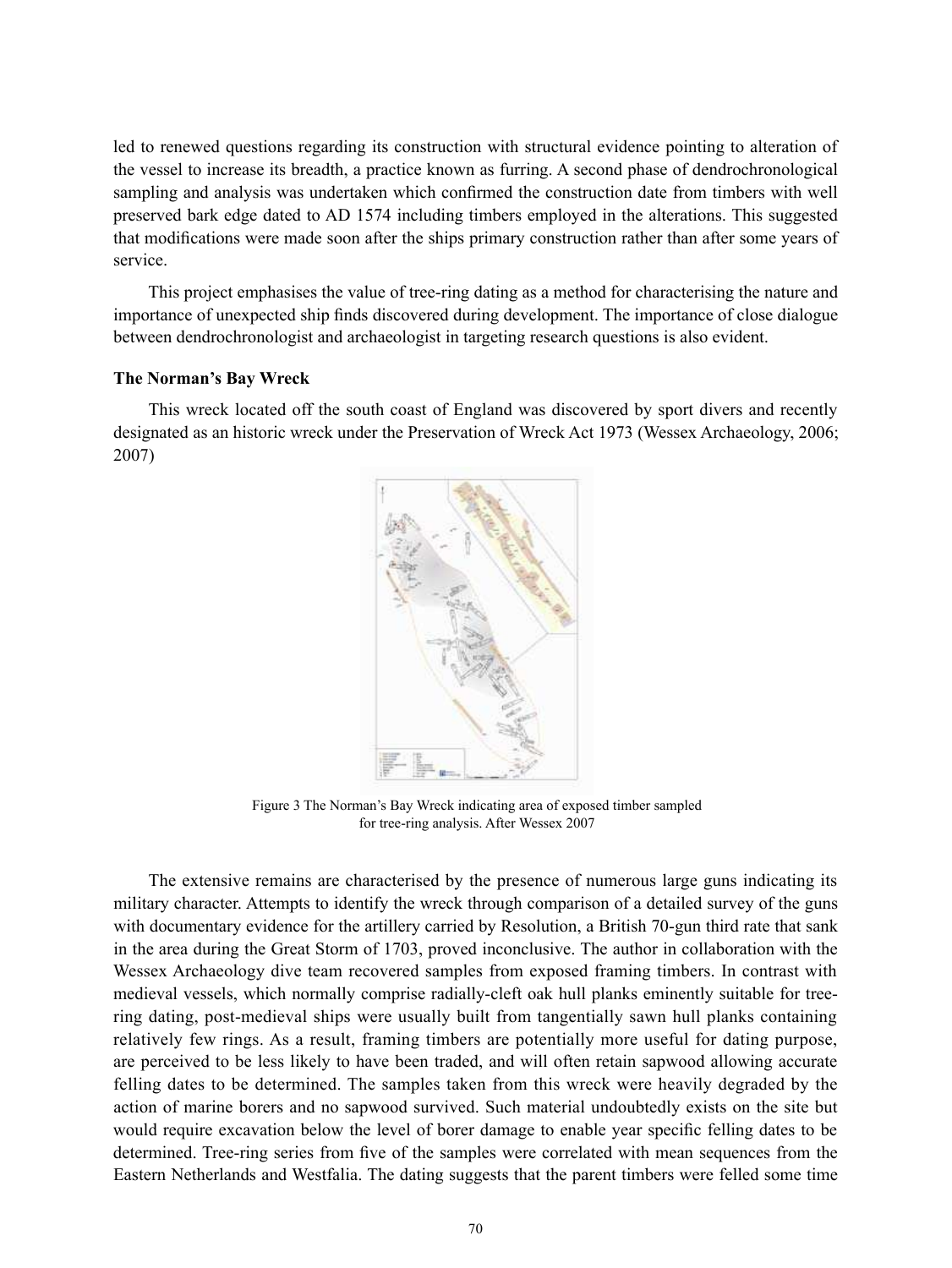after AD 1659. This raises the possibility that the vessel could be one of a number of Dutch ships lost in the area in the battle of Beachy Head in AD 1690. The results raise a number of issues including questions regarding the source of timber employed both by British and Dutch naval yards at this time, the nature of the mean sequences which may, in part at least, comprise material imported from Germany (Jansma, 1995), and logistical questions about the best approach to sampling protected wreck sites reaching an appropriate balance between information retrieval and maintenance of the integrity of the site.

# **Conclusions**

 Dendrochronology when thoughtfully applied to carefully constructed research questions can be a powerful tool in the intertidal and underwater environments. The discipline depends on the construction of regional chronologies to act as reference curves allowing unparalleled accuracy in dating, and potentially sourcing of the timber employed. Application to the characterisation of ship finds is most productive when a dialogue between the dendrochronologist and ship archaeologist is informed by awareness of contemporary practices of timber exploitation and trade, and woodworking techniques. Detailed structural analysis will often be required to ensure that results are meaningful, and sampling strategies may require numerous samples if the questions being asked extend beyond just dating to broader issues of timber supply, woodland management and repair.

## **Acknowledgements**

The multi-disciplinary project Mesolithic to Neolithic Coastal Environmental Change c. 6500-3500 Cal BC was funded by the Natural Environment Research Council (Grant NER/A/S/2000/00490). The Magor Pill project received substantial funding from Cadw: Welsh Historic Monuments and the National Museum of Wales. Sampling, analysis and reporting on the Bouldnor Cliff sites and the Norman Bay Wreck were funded by English Heritage.

## **Bibliography**

Auer, J., and Firth, A., "The Gresham Ship: an interim report on a 16th-century wreck from Princes Channel, Thames Estuary", Post-Medieval Archaeology, Vol. 41, pp.222-241, 2007.

Bell, M., "Environmental archaeology in the coastal zone" in Fulford M.G., Champion T.C., and Long A. (eds), England's Coastal Heritage: A Survey for English Heritage and the RCHME, English Heritage, London, 1997.

Bell, M., et al., "Mesolithic to Neolithic coastal environmental change c. 6500-3500 cal BC", Archaeology in the Severn Estuary, Vol. 12, pp.27-53, 2002.

Billamboz, A., "Dendrochronology in lake-dwelling research" in Menotti F. (ed), Living on the Lake in Prehistoric Europe: 150 Years of Lake-Dwelling Research, Routledge, Oxford, pp. 117-131, 2004.

Birks, H.J.B., "Mind the gap: how open were European primeval forests?" Trends in Ecology & Evolution, Vol. 20:4, pp.154- 156, 2005.

Bonde, N., and Christensen, A.E., "Dendrochronological dating of the Viking Age ship burials at Oseberg, Gokstad and Tune, Norway", Antiquity, Vol. 67, pp.575-583, 1993.

Bonde, N., and Crumlin-Pedersen, O., "The dating of Wreck 2, the Longship, from Skuldelev, Denmark", News WARP, Vol. 7, pp.3-6, 1990.

Bridge, M.M., and Dobbs, C., "Tree-ring studies on the Tudor warship Mary Rose" in J S Dean, D. M. Meko, and Swetnam T.W. (eds), Tree Rings, Environment and Humanity Dept. of Geosciences, University of Arizona, Tucson, pp. 491-496, 1996.

Crumlin-Pedersen, O., The Skuldelev ships I : topography, archaeology, history, conservation and display, Viking Ship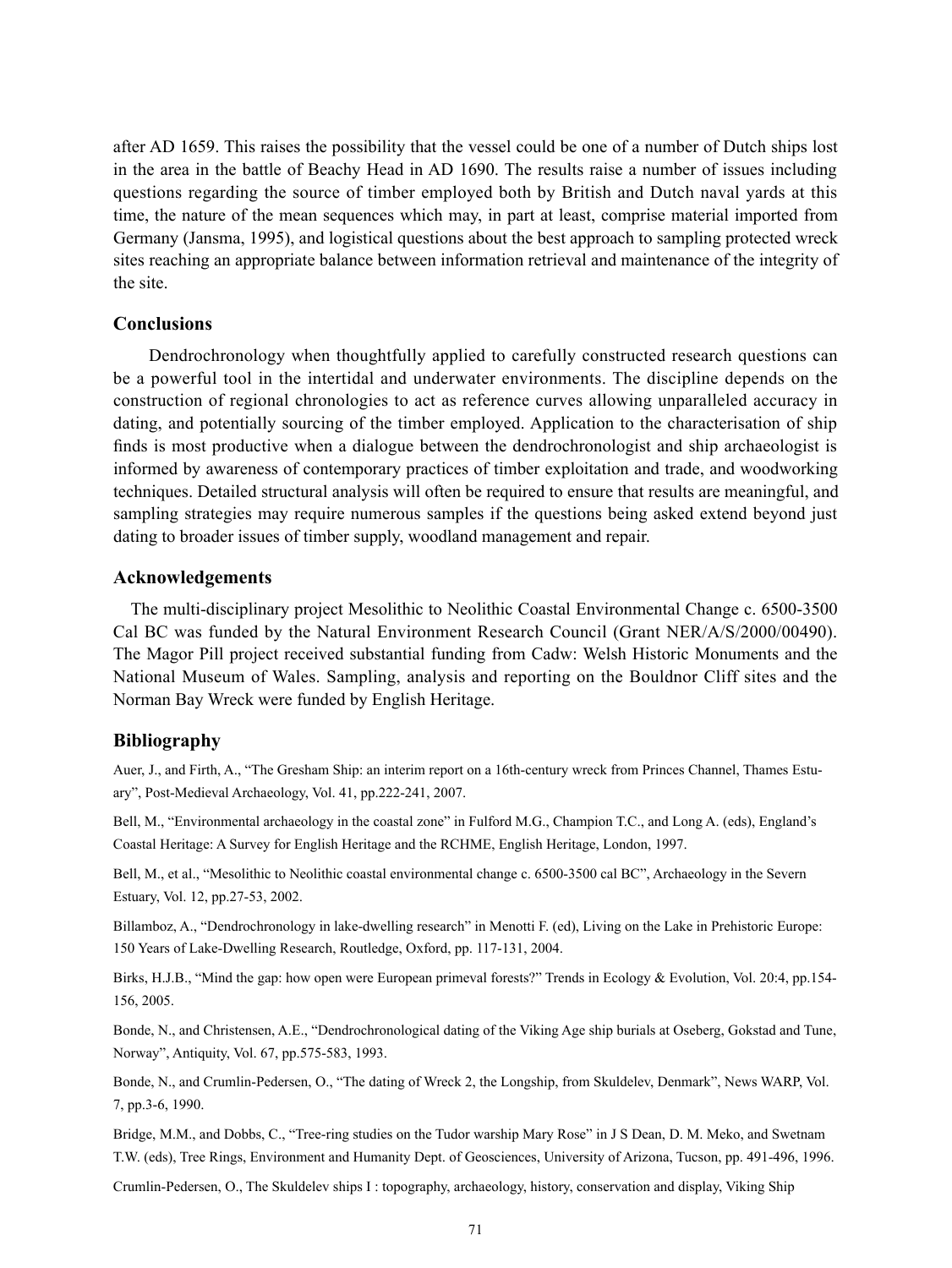Museum in Roskilde in cooperation with Centre for Maritime Archaeology of the National Museum of Denmark, Roskilde, 2002.

Daly, A., "The Karschau Ship, Schleswig-Holstein: Dendrochronological Results and Timber Provenance", International Journal of Nautical Archaeology, Vol. 36:1, pp.155-166, 2007a.

Daly, A., "Timber, Trade and Tree-rings. A dendrochronological analysis of structural oak timber in Northern Europe, c. AD 1000 to c. AD 1650", Ph.D dissertation, University of Southern Denmark, 2007b.

Daly, A., and Pål, N., "The Bøle Ship, Skien, Norway - Research History, Dendrochronology and Provenance", International Journal of Nautical Archaeology, Vol. 37:1, pp.153-170, 2008.

Druce, D., "Mesolithic to Romano-British archaeology and environmental change of the Severn Estuary, England", Ph.D dissertation, University of Bristol, 2000.

Fischer, A., "Submerged Stone Age-Danish examples and North Sea potential" in Flemming N.C. (ed), Submarine Prehistoric Archaeology of the North Sea: Research Priorities and Collaboration with Industry, Council for British Archaeology, York pp. 23-36, 2004.

Godwin, H., "Terneuzen and Buried Forests of the East Anglian Fenland", New Phytologist, Vol. 67:3, pp.733-738, 1968.

Haneca, K., et al., "Oaks, tree-rings and wooden cultural heritage: a review of the main characteristics and applications of oak dendrochronology in Europe", Journal of Archaeological Science, Vol. 36:1, pp.1-11, 2008.

Haneca, K., et al., "Provenancing Baltic timber from art historical objects: success and limitations", Journal of Archaeological Science, Vol. 32:2, pp.261-271, 2005.

Heyworth, A., "Submerged forests around the British Isles: their dating and relevance as indicators of post-glacial land and sea level changes" in Fletcher J. (ed), Dendrochronology in Europe, Oxford, pp. 279-288, 1978.

Heyworth, A., "Submerged Forests: A Dendrochronological and Palynological Investigation", Ph.D dissertation, University of Wales Aberystwyth, 1985.

Heyworth, A., "Submerged forests as sea-level indicators " in van de Plassche O. (ed), Sea-level Research: A Manual for the Collection and Evaluation of data, pp. 401–412, 1986.

Hillam, J. The dating oak timbers from Wootton Creek, Fishbourne, Isle of Wight - an interim report. Anc Mon Lab Rep,1991.

Hillam, J., et al., "Dendrochronology of the English Neolithic", Antiquity, Vol. 64, pp.211-220, 1990.

Jansma, E., RemembeRINGs: The Development and Application of Local and Regional Tree-ring Chronologies of Oak for the Purposes of Archaeological and Historical Research in the Netherlands, Rijksdienst voor het Oudheidkundig Bodemonderzoek; Joan Willems Stichting [distr.], Amersfoort, 1995.

Liese, W., and Bauch, J., "Das Alter der Bremer Kogge", Bremisches Jahrbuch, Vol. 50, pp.14–19, 1965.

Loader, N.J., et al., "High-resolution stable isotope analysis of tree rings: implications of'microdendroclimatology'for palaeoenvironmental research", The Holocene, Vol. 5:4, pp.457, 1995.

Lübke, H., "Submarine Stone Age settlements as indicators of sea-level changes and the coastal evolution of the Wismar Bay area", Greifswalder Geographische Arbeiten, Vol. 27, pp.202-210, 2002.

McCarroll, D., and Loader, N.J., "Stable isotopes in tree rings", Quaternary Science Reviews, Vol. 23:7-8, pp.771-801, 2004.

Mitchell, F.J.G., "How open were European primeval forests? Hypothesis testing using palaeoecological data", Journal of Ecology, Vol. 93:1, pp.168-177, 2005.

Momber, G., "Drowned and deserted: a submerged prehistoric landscape in the Solent, England", International Journal of Nautical Archaeology, Vol. 29:1, pp.86-99, 2000.

Momber, G., "The inundated landscapes of the western Solent" in Flemming N.C. (ed), Submarine Prehistoric Archaeology